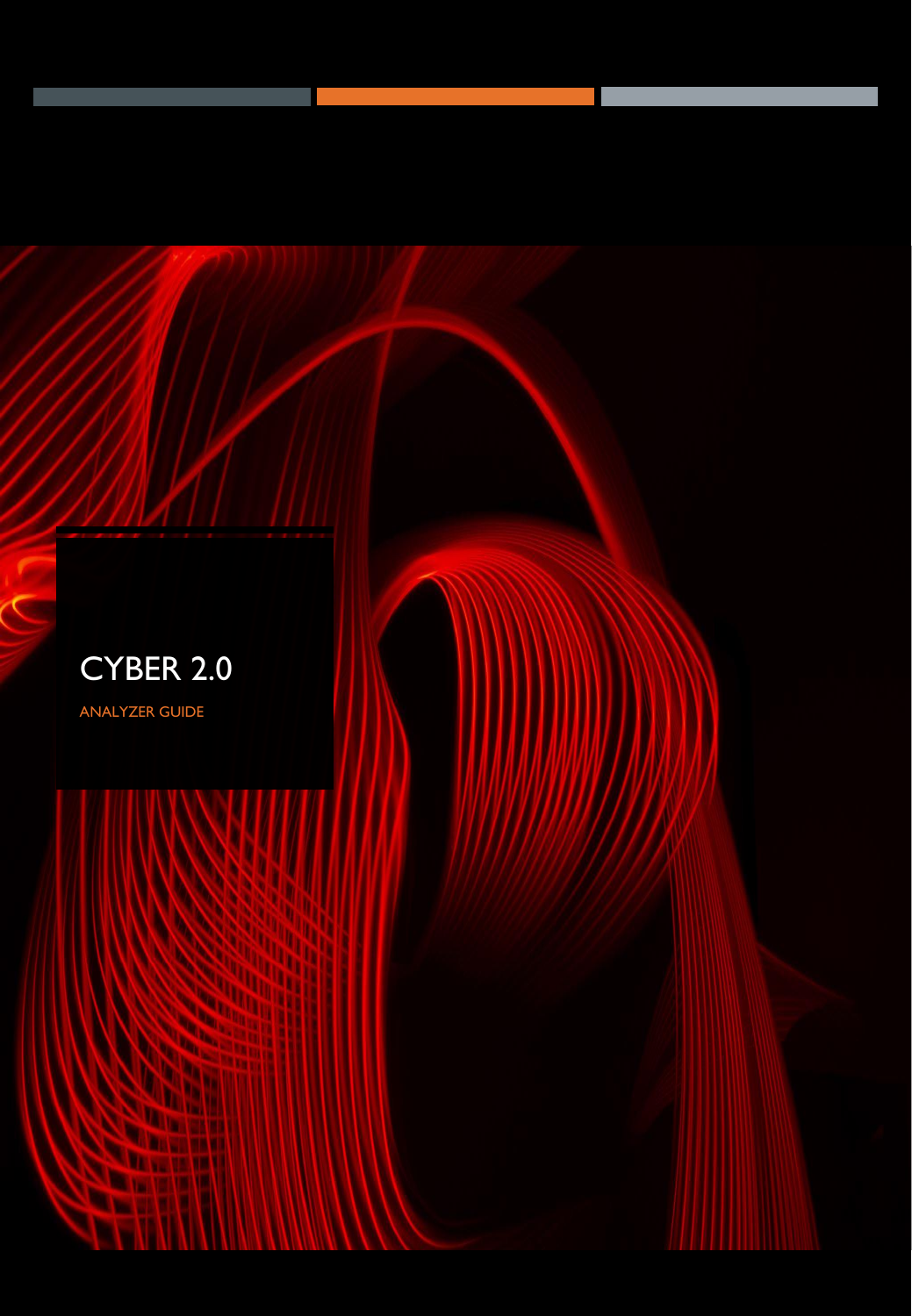#### Product description

- Acts as an advanced inventory.
- Displays all the applications and processes from all the network computers (where the agent was installed on).
- It can show you all the applications from a specific computer.
- Or a specific application, on which computers it is installed.
- Furthermore, after the information is analyzed by the central server, the following information is added: it analyzes the number sent to it against various internet data bases and tells you what the Internet thinks of this application or process.
- It shows you the amount of antivirus engines (if any) that scanned it as a malicious program.
- It gives you a link to VirusTotal displaying the engine that has discovered it as malicious.
- And it tells you if this is something that is entirely unknown to the Internet.

#### Accessing the web user interface

In order to access the V5 Log reader interface, you should enter the following address: http://{cyber 2.0 server IP}:9000

Initial user name: user

Initial Password: Aa123456

The user name and password can be modified on the setting page

Analyzer tools – these are the tools which help you navigate the app comfortably .

On the main screen there is a table that shows all of the information about the scanned apps.

- Name : the name of the executable.
- Display name: the display name of the app.
- **Version : the version of the scanned executable.**
- Scan date : the date and time that the system has scanned the app.
- Status : will show the result of the scan . For example it may be suspicious which means some engines have detected it as malicious.
- **Positives : will show you how many engines did detect the app as suspicious**
- Links : is a link to virus total which shows which engines detected (if they did) as malicious.
- Whitelist : the whitelist status of the app if its on it or not.
- Auto update : if the app is in auto update you will see the letter "a" as a signal.

| Name<br>Scan Date Status Positives Links Priority Whitelist AutoUpdate<br><b>Display Name</b><br><b>Version</b> |  |
|-----------------------------------------------------------------------------------------------------------------|--|
|-----------------------------------------------------------------------------------------------------------------|--|

**Search engine :** allows you to search everything in the application table by app name, version, etc. the results will pop up immediately once you start typing the first letter.



Filter : the filter tool on the left side of main page allows you to filter applications by hostnan date and inbound/outbound.

Hostname- filter results by the name of the computer. Date- the date that the application was used.

Inbound / outbound -



| <b>Filter By Date Inserted</b> |                      |
|--------------------------------|----------------------|
| Choose a start date            | o                    |
| Choose an end date             | జ                    |
| <b>Apply</b>                   |                      |
| <b>Filter By Hostname</b>      |                      |
| Filter by hostname             |                      |
| <b>Apply</b>                   |                      |
|                                | <b>Clear Results</b> |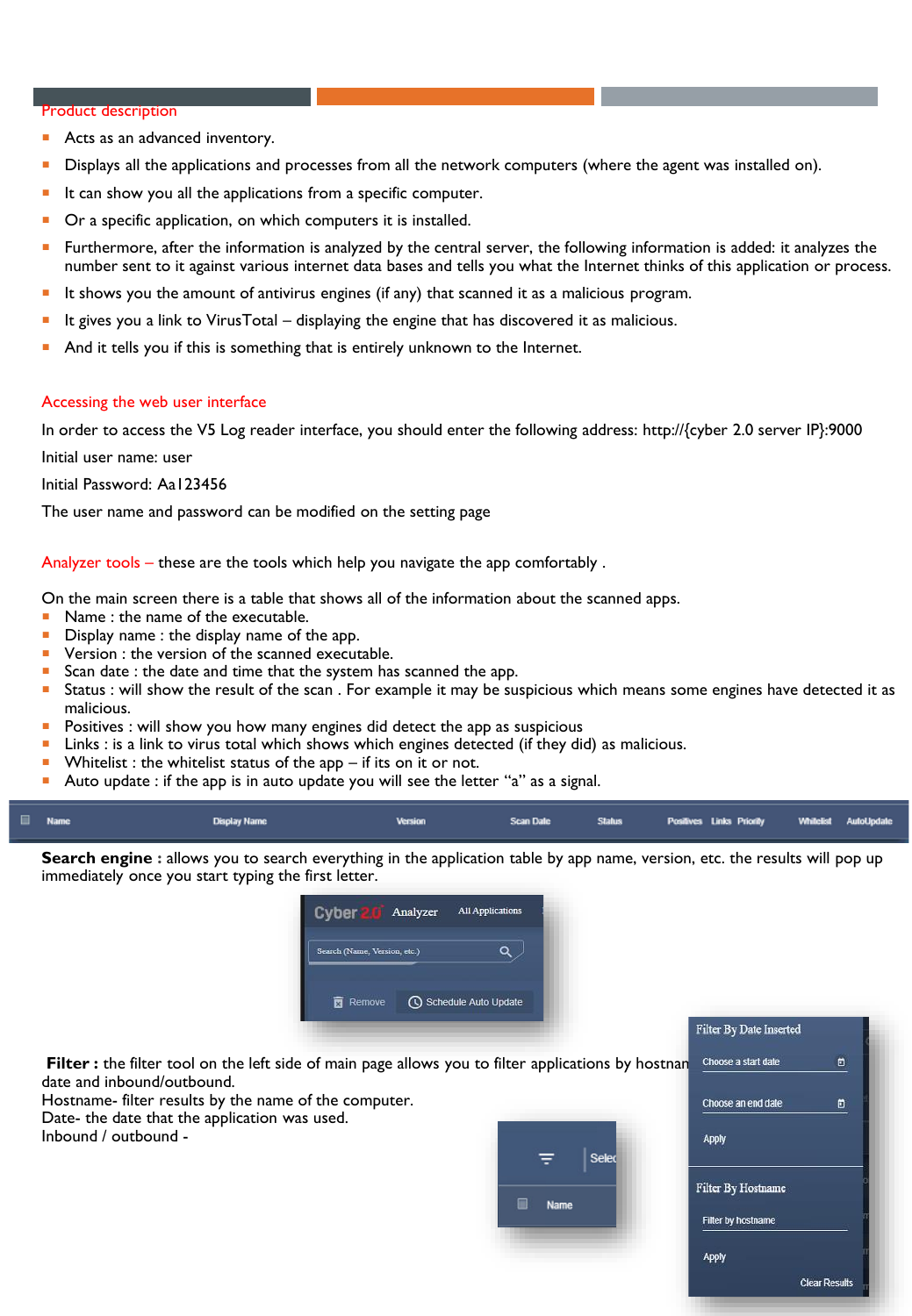**Analyzer tools –** these are the tools which help you navigate the app comfortably .

On the main screen there is a table that shows all of the information about the scanned apps.

- Name : the name of the executable.
- Display name: the display name of the app.
- **Version : the version of the scanned executable.**
- Scan date : the date and time that the system has scanned the app.
- Status : will show the result of the scan . For example it may be suspicious which means some engines have detected it as malicious.
- **Positives : will show you how many engines did detect the app as suspicious**
- **Links** : is a link to virus total which shows which engines detected (if they did) as malicious.
- Whitelist : the whitelist status of the app  $-$  if its on it or not.
- Auto update : if the app is in auto update you will see the letter "a" as a signal.

| Name | <b>Display Name</b> | <b>Version</b> |  | Scan Date Status Positives Links Priority Whitelist AutoUpdate |  |
|------|---------------------|----------------|--|----------------------------------------------------------------|--|
|      |                     |                |  |                                                                |  |

**Search engine :** allows you to search everything in the application table by app name, version, etc. the results will pop up immediately once you start typing the first letter.



**Filter :** the filter tool on the left side of main page allows you to filter applications by hostname, date and inbound/outbound.

Hostname- filter results by the name of the computer.

Date- the date that the application was used. Inbound / outbound -



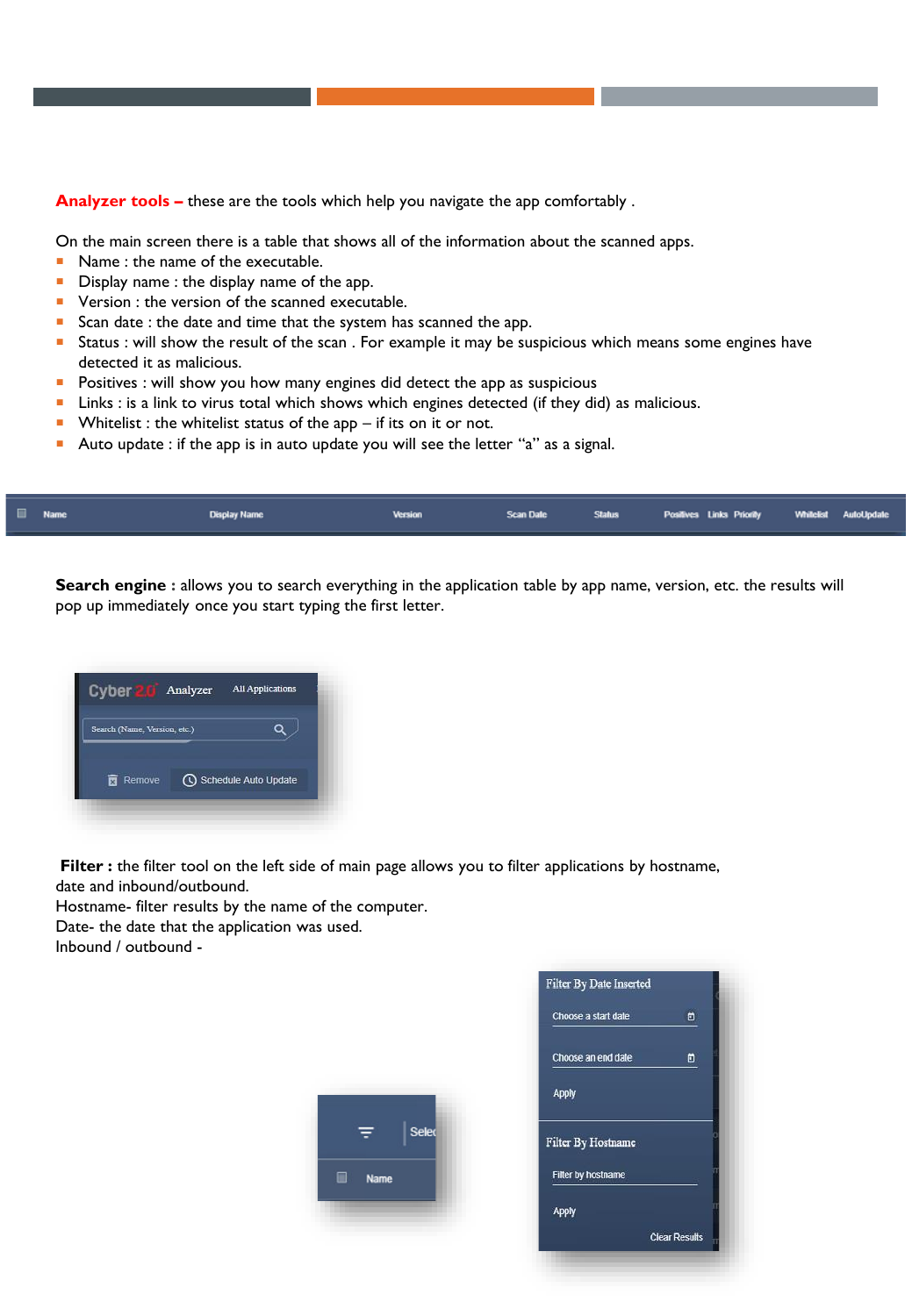**Priority** : as a user you can decide which apps are important for you to scan in higher priority or not at all. Don't scan – apps which you don't want the system to scan at all .

No priority – the default scan rate.

High user priority – apps which are very high priority, scanned before the no priority apps.

Immediately – apps defined as most urgent and will ne scanned immediately.



### Whitelist details

The whitelist contains every authorized application.

There is a window that allows you to see the whitelist details.

Time created : the last time someone changed / updated something in the whitelist. Whitelist number : the number of times an app or multiple apps were uploaded to the whitelist, number of actions.

Application count : the number of apps on the whitelist.

Creator : the user that created the list.

Name : whitelist name

Description :

- Remove from whitelist- an option that lets you remove an authorized application from the whitelist.
- Add to whitelist- an option that lets you add and authorize an application to the whitelist.



An app that is marked with an  $\overline{X}$  is not in the whitelist and will be blocked once the organization is in defense mode.

An app which is marked with a  $\sim$  is in the whitelist. To make sure that new versions of the app will be authorized in the white list you can mark the app and press add to auto update. Once it is in the auto update you will see the letter  $\overline{m}$  next to the

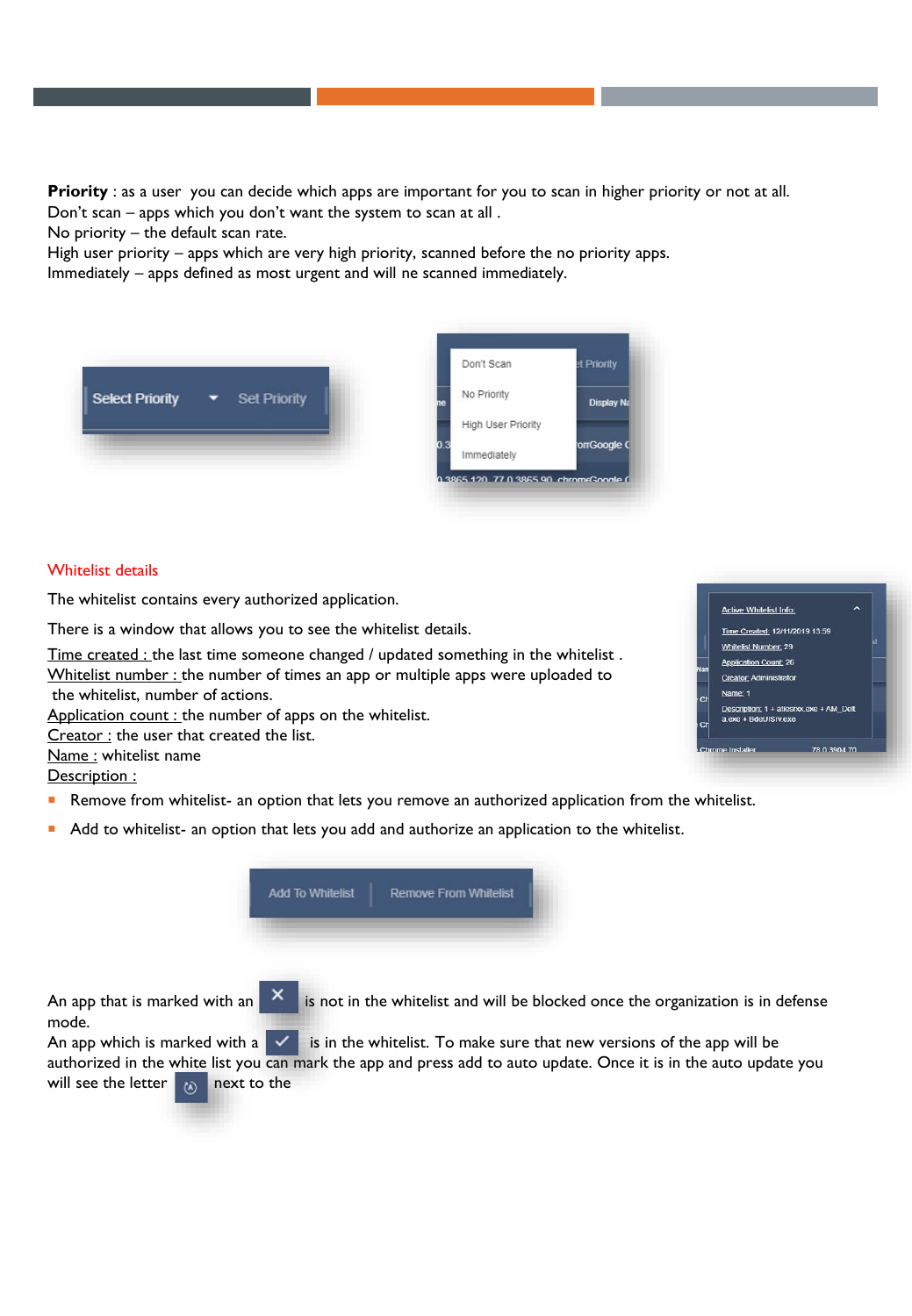## Auto update

On this page you will see every application that was set to auto update new versions to the whitelist. This is a comfortable way to manage the auto updated apps.

Options:

- In this section you can choose when the applications are being updated by choosing the "schedule auto update" option and defining the time
- You can remove apps from auto updates
- activate the update by selecting the "distribute auto update" option. You can define this in the "all applications" tab.
- A search box is available also in this tab.

| Cyber 2.0 Analyzer           | <b>All Applications</b> | <b>Ignored Applications</b> | <b>Auto Update</b> | Report | <b>Settings</b>          |            |                   |  |
|------------------------------|-------------------------|-----------------------------|--------------------|--------|--------------------------|------------|-------------------|--|
| Search (Name, Version, etc.) | Q                       |                             |                    |        |                          |            |                   |  |
| Remove                       |                         |                             |                    |        |                          |            |                   |  |
| ∎<br>Name                    |                         | <b>Display Name</b>         | Added On           |        | Active                   |            |                   |  |
|                              |                         |                             |                    |        | Items per page: $20 - 8$ | $0$ of $0$ | $\langle \rangle$ |  |

- Ignored applications
- In the ignored apps tab you will see and toggle the apps that you set to "ignore" on the main page.
- It has the same features as the main screen like add to whitelist / auto update and a search box.
- Another feature is "unignore" which brings the app back to the main screen.

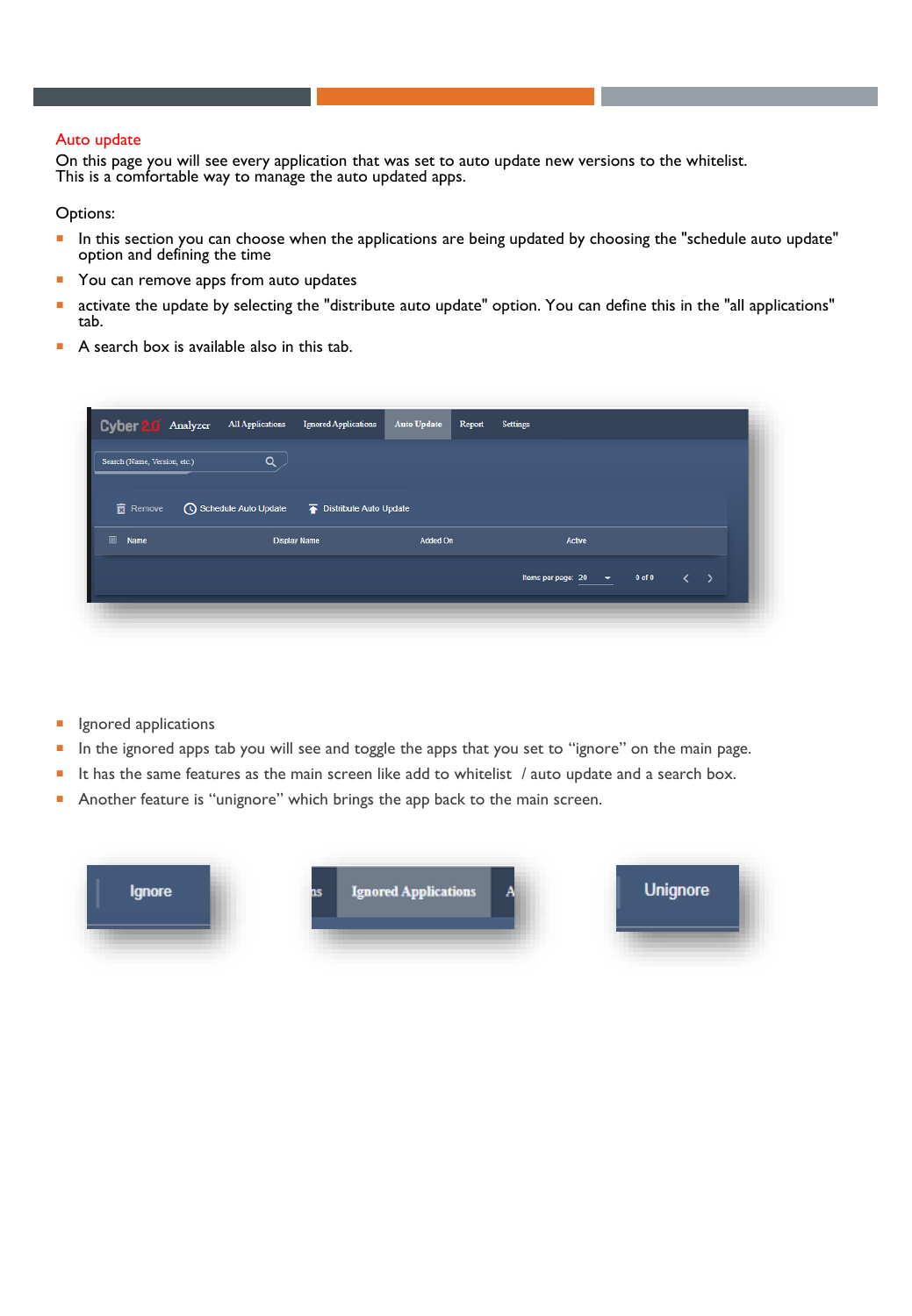# Application details

When you select an application, the app's details will show up on the right side of the screen. It also shows you the endpoint users of every app.

- Name : the name of the executable.
- **Display name : the display name of the app.**
- **Version : the version of the scanned executable.**
- MD5 : the file's hash.
- **Direction :**
- **Installed date : the date that our system detected the installation.**
- Status : will show the result of the scan . For example it may be suspicious which means some engines have detected it as malicious.
- **Positives : will show you how many engines did detect the app as suspicious**
- **Links : is a link to virus total which shows which engines detected it (if they did) as malicious.**
- **Endpoints : the computers which the app was installed on.**

## **Settings**

- **API** key- a unique key that is given by Cyber 2.0 which allows to scan all the files.
- Management server IP- management server address.
- Retention time in minutes- configure how often (in minutes) there's an update of data from the data base
- **SMTP** user, SMTP password, SMTP host, SMTP portmail settings.
- "enable auto update"- the switch that allows auto update. Without it on you will not be able to use the auto update option.

| API Key                                                 |  | f1f381026035311366f7970ef5cd05bc38a452eed6ee1180c2ab78c441b02d36                                                                      |
|---------------------------------------------------------|--|---------------------------------------------------------------------------------------------------------------------------------------|
| Management Server IP                                    |  |                                                                                                                                       |
| <b>localhost</b>                                        |  |                                                                                                                                       |
| <b>Retention Time In minutes</b>                        |  |                                                                                                                                       |
| 5                                                       |  | ۰                                                                                                                                     |
| <b>SMTP User</b>                                        |  |                                                                                                                                       |
| cyber@cyber20.com                                       |  |                                                                                                                                       |
| <b>SMTP Password</b>                                    |  |                                                                                                                                       |
|                                                         |  |                                                                                                                                       |
|                                                         |  |                                                                                                                                       |
| œ                                                       |  |                                                                                                                                       |
|                                                         |  |                                                                                                                                       |
|                                                         |  |                                                                                                                                       |
|                                                         |  |                                                                                                                                       |
|                                                         |  |                                                                                                                                       |
| SMTP Host<br>mail.google.com<br><b>SMTP Port</b><br>995 |  |                                                                                                                                       |
|                                                         |  |                                                                                                                                       |
| <b>Enable SSL</b>                                       |  |                                                                                                                                       |
| <b>Email To</b><br>cyber@cyber20.com                    |  |                                                                                                                                       |
|                                                         |  |                                                                                                                                       |
| Enable Auto update                                      |  |                                                                                                                                       |
| in whitelist.                                           |  | Auto update feature must only be set with Agent mode 1, winbase whitelist isn't activated, and multiple svchost with dil's need to be |